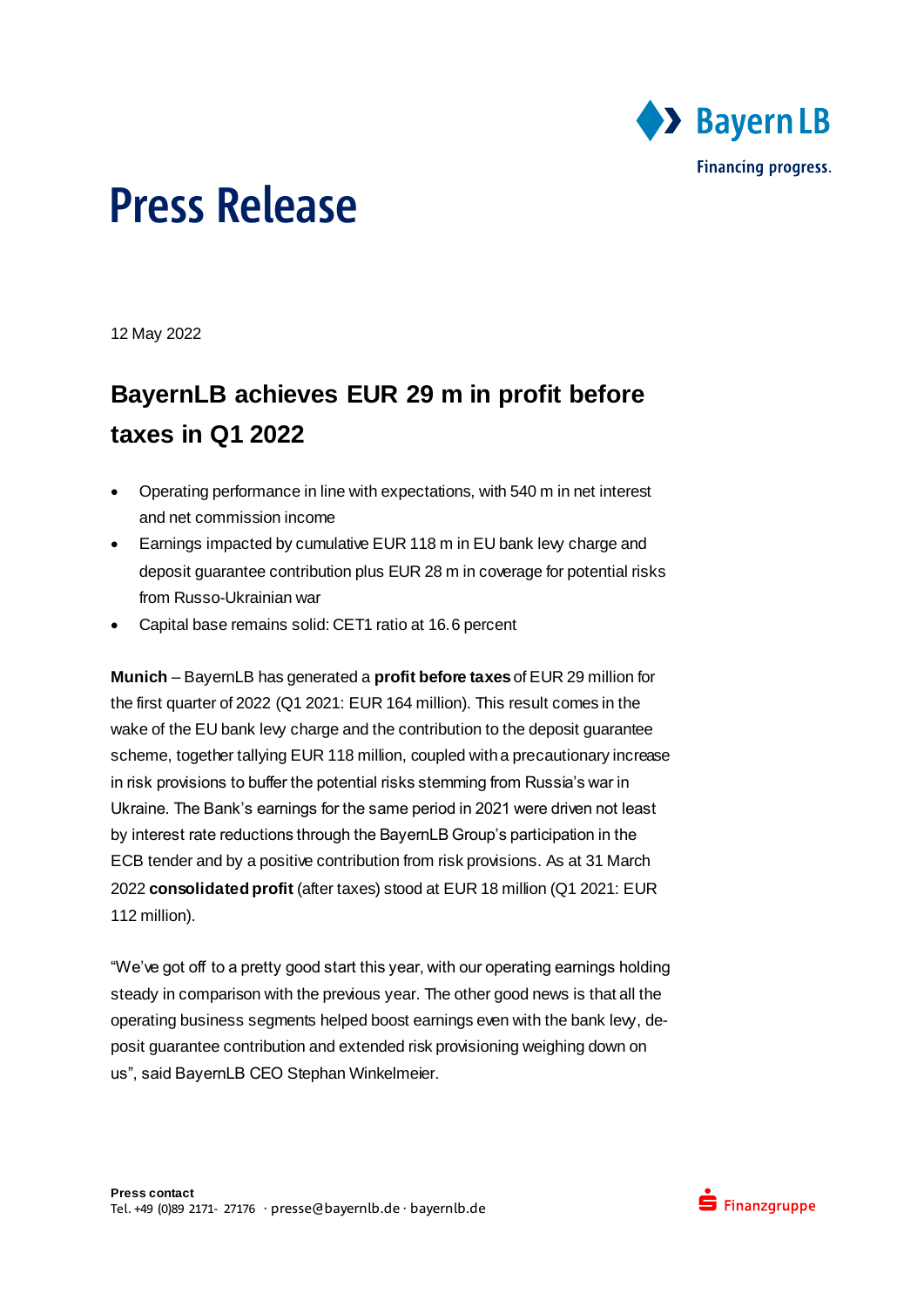

Page 2 of 5

#### Financial data for the first quarter of 2022

**Net interest income** for the BayernLB Group came to EUR 444 million (Q1 2021: EUR 476 million). The figure for the previous-year period was bolstered by the larger bonus from the Group's participation in the ECB tender (Q1 2022: EUR 24 million; Q1 2021: EUR 53 million). Net interest income from operating activities remained stable. **Net commission income** went up slightly to EUR 97 million (Q1 2021: EUR 94 million), due mostly to the higher earnings contributions from DKB's credit card business and the fund business run by the asset management subsidiaries Real I.S. and BayernInvest.

For the first quarter the BayernLB Group posted a negative EUR 28 million in **risk provisions** following its precautionary move to increase coverage for potential risks tied to Russia's war in Ukraine (Q1 2021: earnings contribution from risk provisions positive at EUR 32 million). The so-called post model adjustment was raised to EUR 366 million in response to this increased provisioning (December 2021: EUR 356 million).

**Gains or losses on fair value measurement** came in at EUR 20 million (Q1 2021: EUR 85 million). The precious metals business saw welcome gains, as did capital market products. Still, earnings declined, largely as a result of market impacts on own funds investments coupled with the higher measurement gains in the previous year, which were also market-induced.

Despite DKB's strategic growth initiatives and the related expenses, the BayernLB Group was able to keep its **administrative expenses** on par with the year-before figure, at EUR 402 million (Q1 2021: EUR 394 million). The cost base for the BayernLB core Bank inched further down thanks to the institution's streamlining strategy.

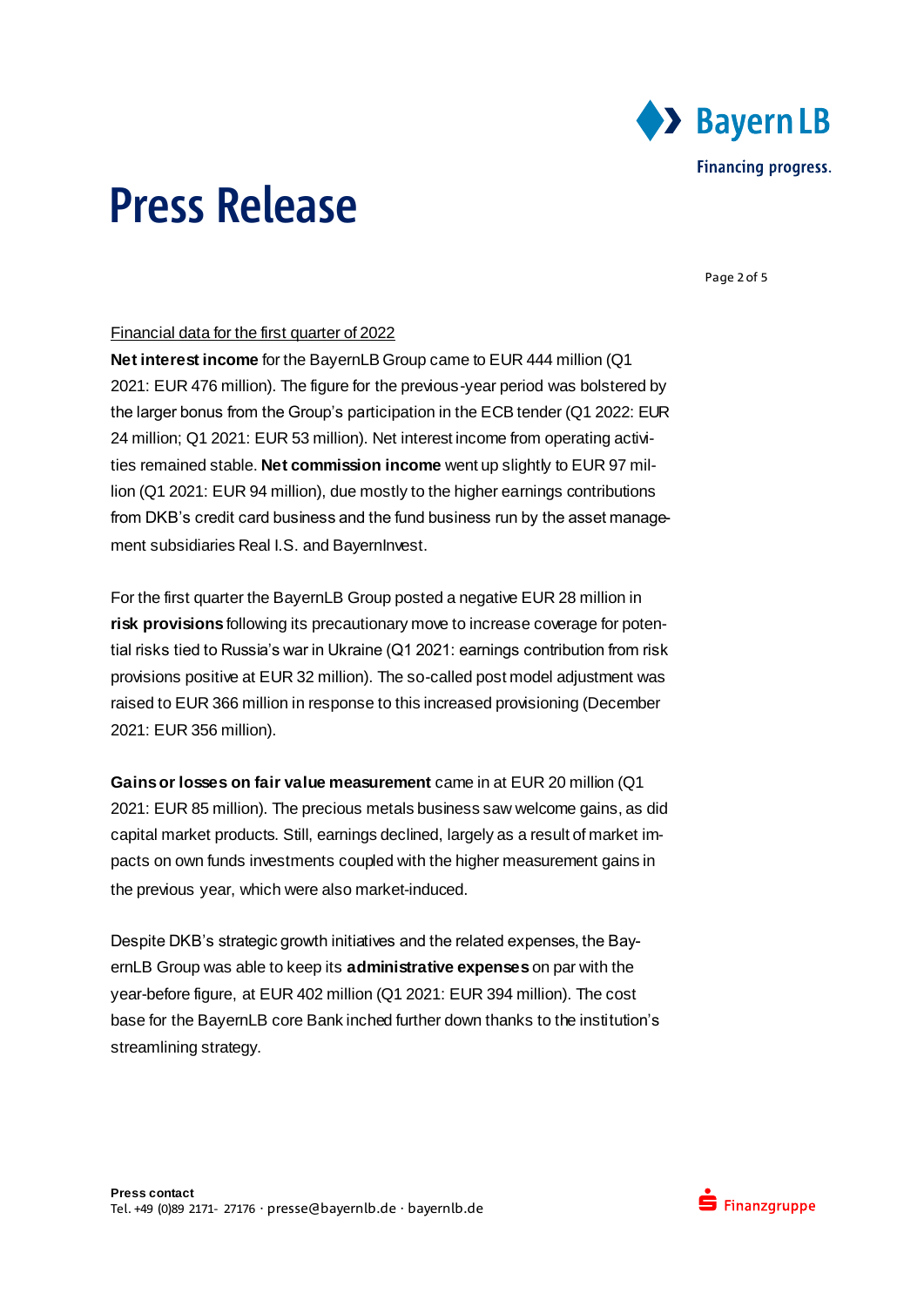

Page 3 of 5

**Expenses for the bank levy and deposit guarantee scheme** dropped to EUR 118 million (Q1 2021: EUR 144 million). This item comprises a bank levy charge of EUR 104 million (Q1 2021: EUR 71 million) and the likewise mandatory contribution of EUR 14 million to the deposit guarantee scheme (Q1 2021: EUR 73 million). The higher charge is due to the overall levy increase, whereas the plunge in the contribution to the deposit guarantee scheme is accounted for by DKB's switch to the Compensation Scheme of German Private Banks (EdB).

The BayernLB Group's **total assets** rose to EUR 290 billion (31 December 2021: EUR 267 billion). Risk-weighted assets (RWAs) stood at EUR 64.8 billion (31 December 2021: EUR 63.3 billion).

The Group continues to enjoy a solid capital base, with a **CET1 ratio** of 16.6 percent (31 December 2021: 17.3 percent).

The **cost/income ratio (CIR)** was 69.5 percent (Q1 2021: 58.7 percent). **Return on equity (RoE)** stood at 1.1 percent (Q1 2021: 6.4 percent). The year-before figures were enhanced not least by the ECB tender bonus and a positive earnings contribution from risk provisions.

#### Earnings in the customer-serving operating segments

Profit before taxes in the **Real Estate & Savings Banks/Financial Institutions** segment was EUR 84 million, virtually unchanged from the year-before period (Q1 2021: EUR 86 million). These earnings are the result both of the real estate business being expanded in line with strategy and the continued success in the precious metals business.

The **Corporates & Markets segment** posted an operating performance on par with the previous-year period. Its profit before taxes was weighed down by the provisions set aside as coverage for the potential risks from the Russo-Ukrainian war, shrinking to EUR 7 million (Q1 2021: EUR 73 million).

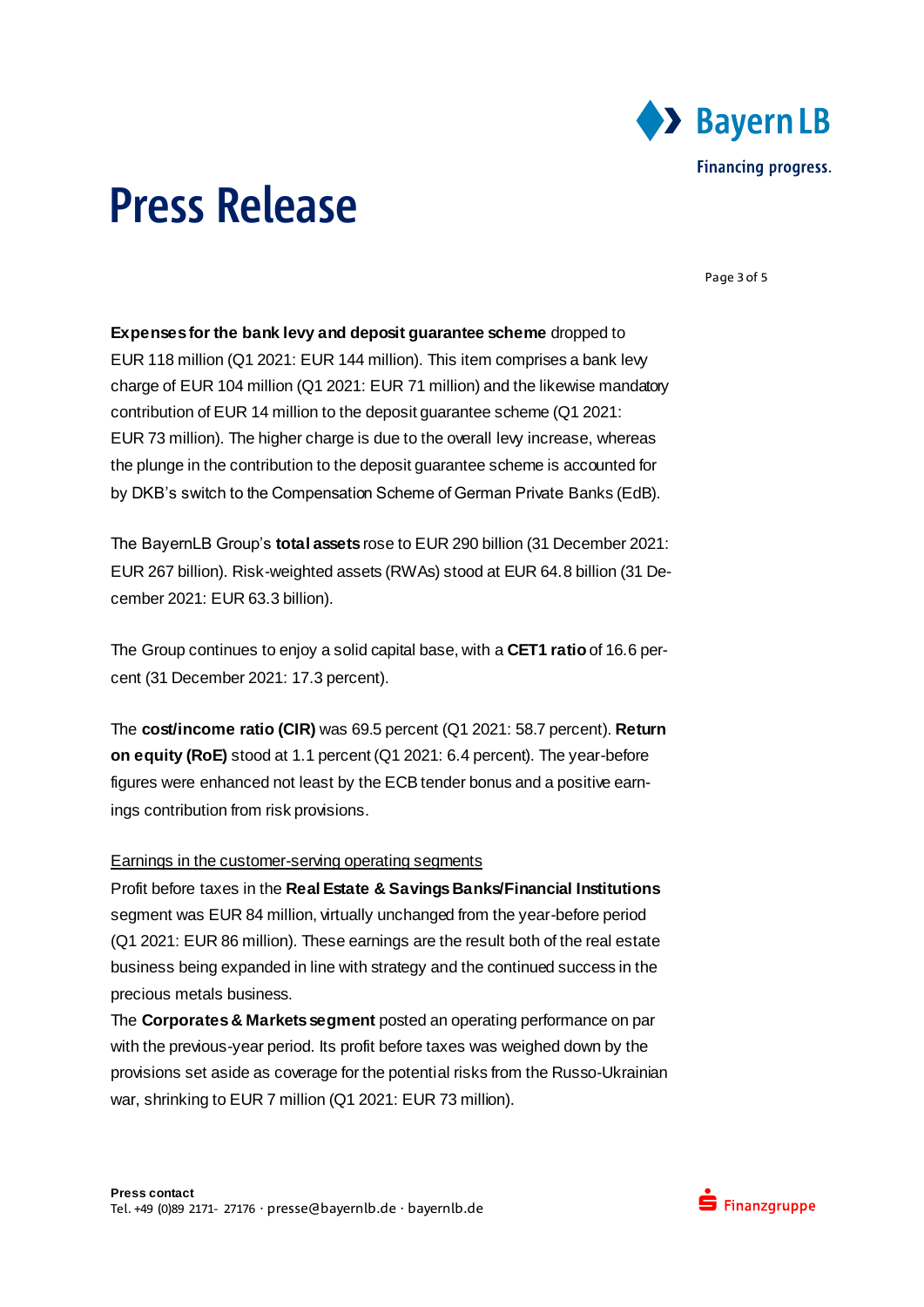

Page 4 of 5

The **DKB** segment, too, saw an operating performance resembling that of the year-before period. The number of DKB's retail customers rose to over 5.1 million (Q1 2021: approx. 4.7 million), with DKB's lending volume also growing further. Profit before taxes stood at EUR 16 million (Q1 2021: EUR 63 million). The decline was the result of market developments that had impacted the bank's own funds investments, a calculated rise in administrative expenses in line with its growth strategy and a higher bank levy. Net interest and net commission income rose.

#### Outlook for full-year 2022

As announced at the annual results press briefing late last March, the Group expects a profit before taxes of between EUR 300 million and EUR 500 million for the full year. In light of Russia's war in Ukraine and the resulting apprehension about the future of the global economy, including potential secondary and tertiary effects, the forecast is fraught with a high level of uncertainty.

*Additional details about the BayernLB Group's financial figures in the first quarter of 2022 can be found in the supplemental IR presentation at www.bayernlb.com.*